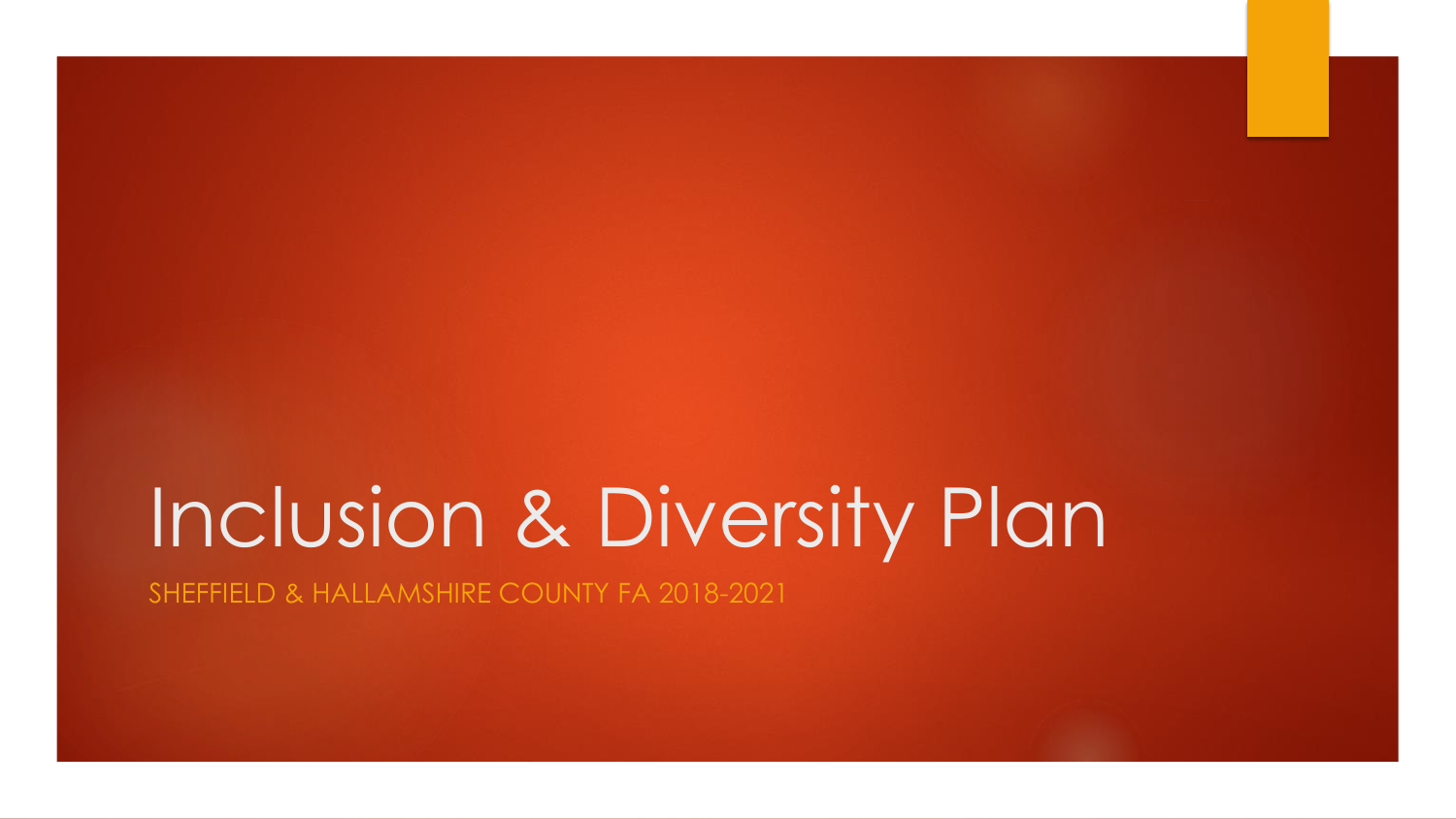### Strategic Overview

- 1. Improve community and stakeholder engagement
- ▶ 2. Develop the County FA business to ensure inclusion and diversity is embedded across all areas of the game
- ▶ 3. Develop a diverse volunteer workforce
- ▶ 4. Ensure playing opportunities are accessible 'For All'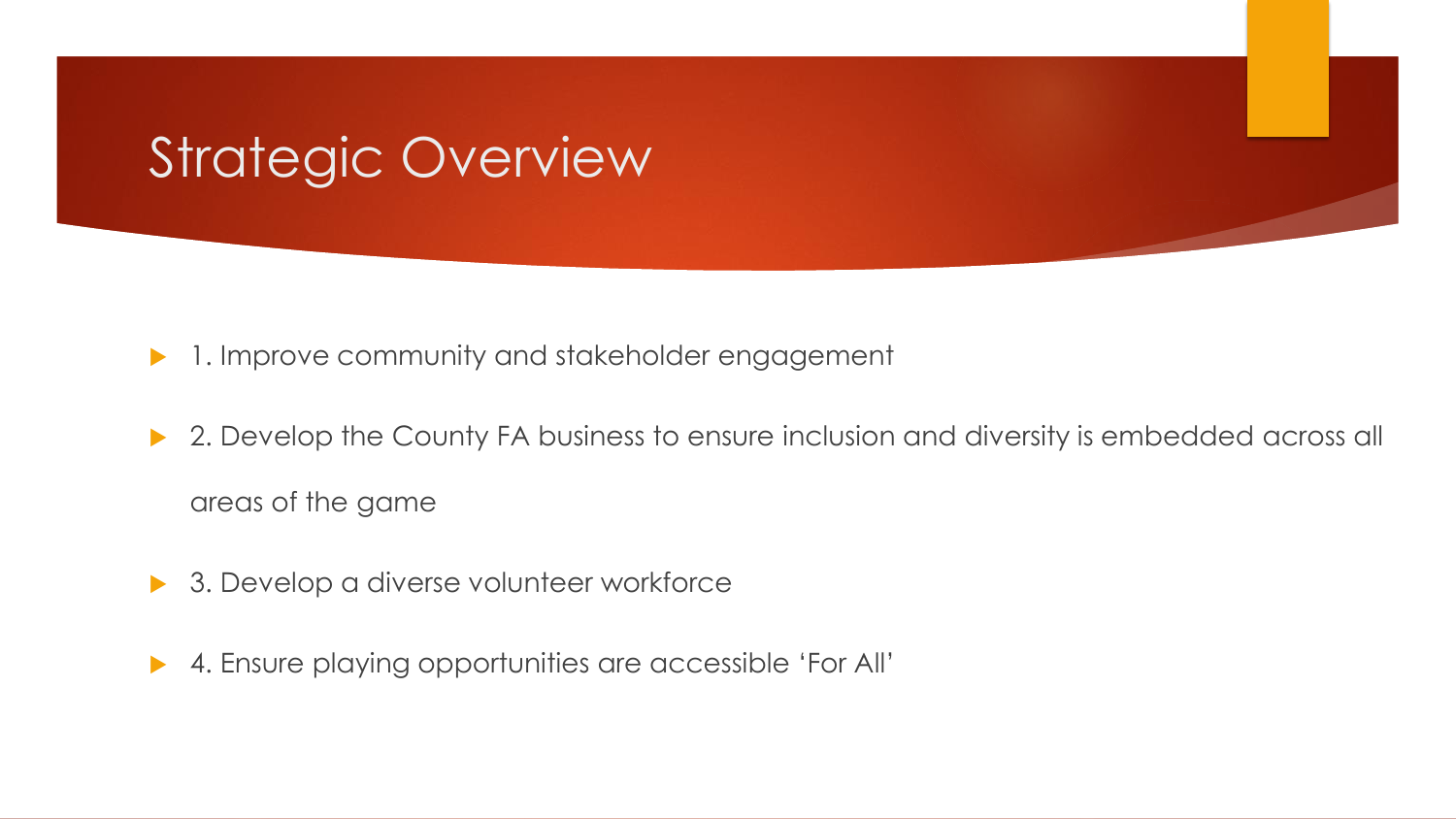## Delivery Tactics & Outcomes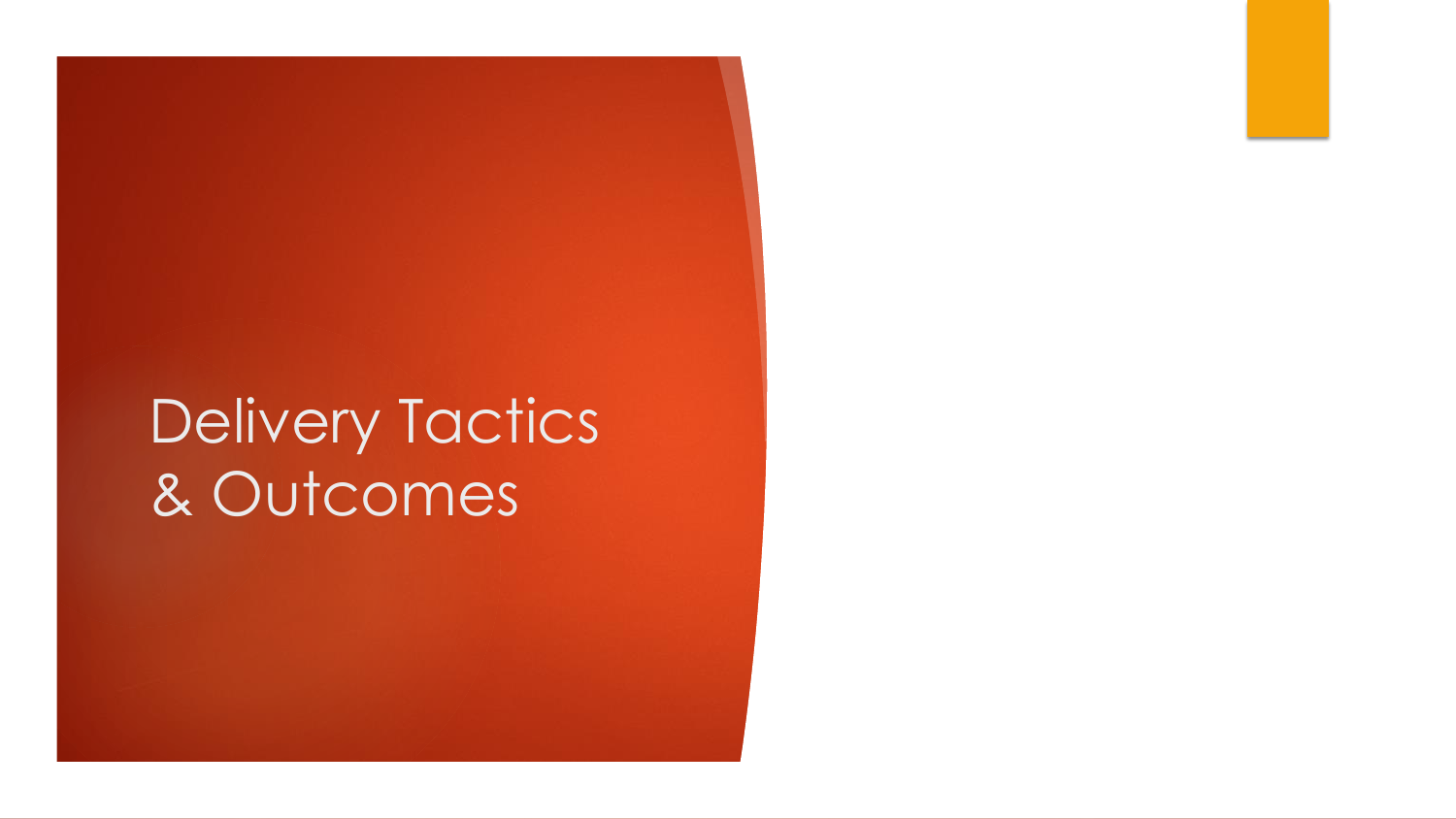#### Community & Stakeholder Engagement

| To improve community and stakeholder engagement                                             | Delivery Tactics                                                                                                                                  | <b>Outcomes</b>                                                                                                                                        |
|---------------------------------------------------------------------------------------------|---------------------------------------------------------------------------------------------------------------------------------------------------|--------------------------------------------------------------------------------------------------------------------------------------------------------|
| 1. Identify and build partnerships with a range of<br>different community groups            | Develop relationships with a number of community<br>groups<br>Communicate football updates and news amongst<br>all community groups               | Improve understanding of under-represented groups<br>Understand the barriers and challenges to specific<br>groups<br>Improve the way we offer football |
| 2. Raise awareness of local and national campaigns<br>which support diversity and inclusion | Create a calendar of I&D related events<br>Improve the CFA discrimination reporting procedures<br>Promote disability specific awareness campaigns | Improve internal and external knowledge of events<br>and festivals<br>Improve confidence in the CFA reporting procedures                               |
| 3. Participate and support local community events                                           | Attend and support community events<br>Partner with grassroots tournaments                                                                        | Increase awareness of the CFA<br>Improve relationships with community groups<br>Raise awareness of I&D across grassroots football                      |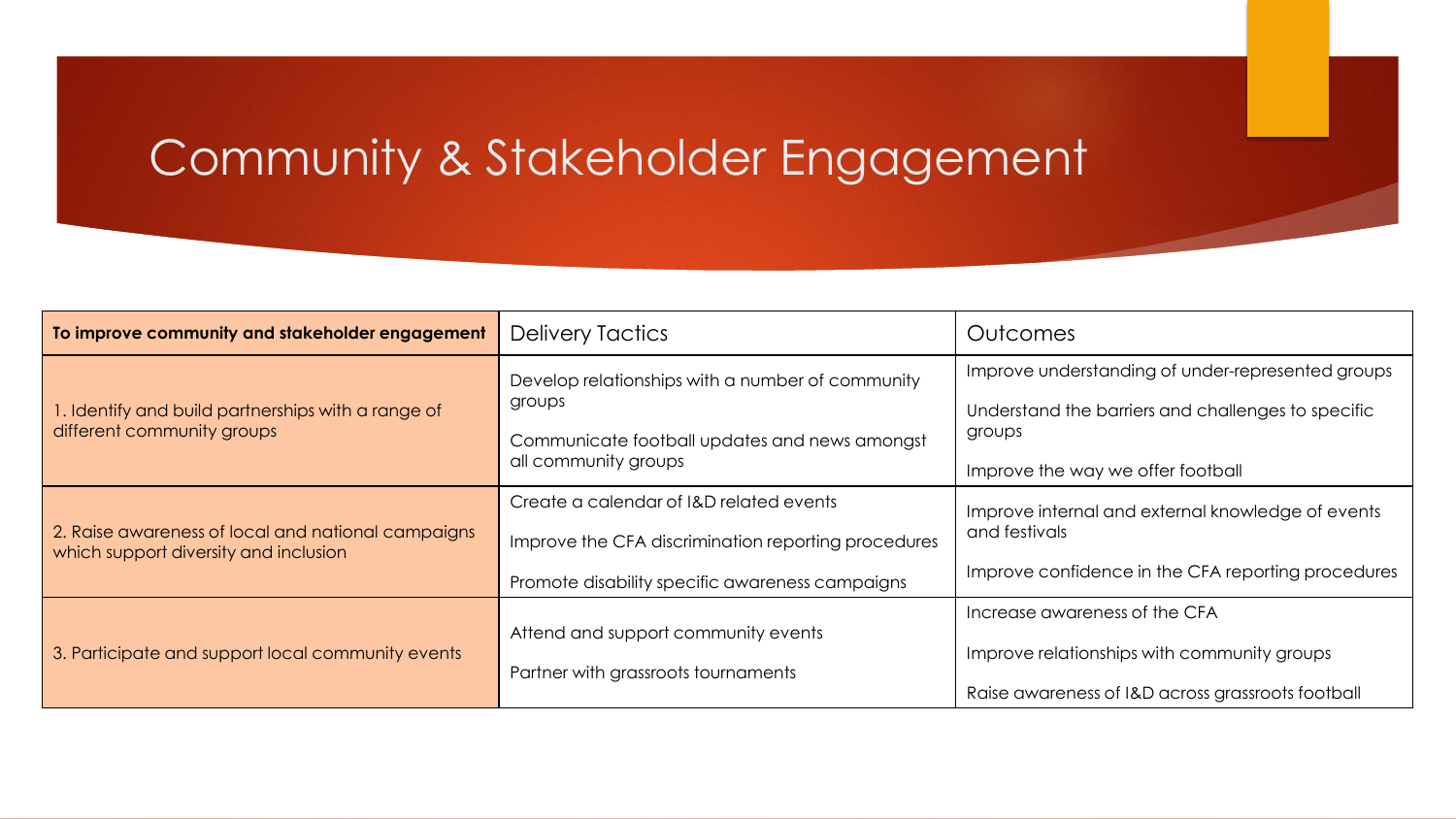#### Developing the CFA Business

| To develop the CFA business to ensure I&D is<br>embedded across all areas of the game | <b>Delivery Tactics</b>                                                                                        | Outcomes                                                      |
|---------------------------------------------------------------------------------------|----------------------------------------------------------------------------------------------------------------|---------------------------------------------------------------|
| . Achievement of the Sport England Code of<br>Governance                              | Create a strategy to achieve at least Tier 3 of the<br>Code for Sports Governance                              | Improve corporate governance                                  |
| 2. Achievement of the FA Equality Intermediate level                                  | Re-apply for the Equality Standard for Sport<br>(preliminary level) and work towards the Intermediate<br>level | Improve understanding of equality, diversity and<br>inclusion |
|                                                                                       | Review and improve the CFA recruitment process                                                                 | Improve recruitment process                                   |
| 3. Ensure the business has a diverse and inclusive<br>workforce                       | Improve promotion and advertisement of roles                                                                   | Access a wider audience of potential employees                |
|                                                                                       | Develop a more diverse Inclusion Group                                                                         | Improve knowledge and understanding of ED&I                   |
|                                                                                       | Develop training and support for CFA staff                                                                     | Improve knowledge and understanding of ED&I                   |
| 4. Embed inclusion and diversity into staff roles                                     | Host regular Inclusion Group meetings                                                                          | I&D embedded into day to day work                             |
|                                                                                       | Ensure all staff have I&D objectives within work<br>programmes which are reviewed periodically                 | CFA to be 'checked and challenged' regular                    |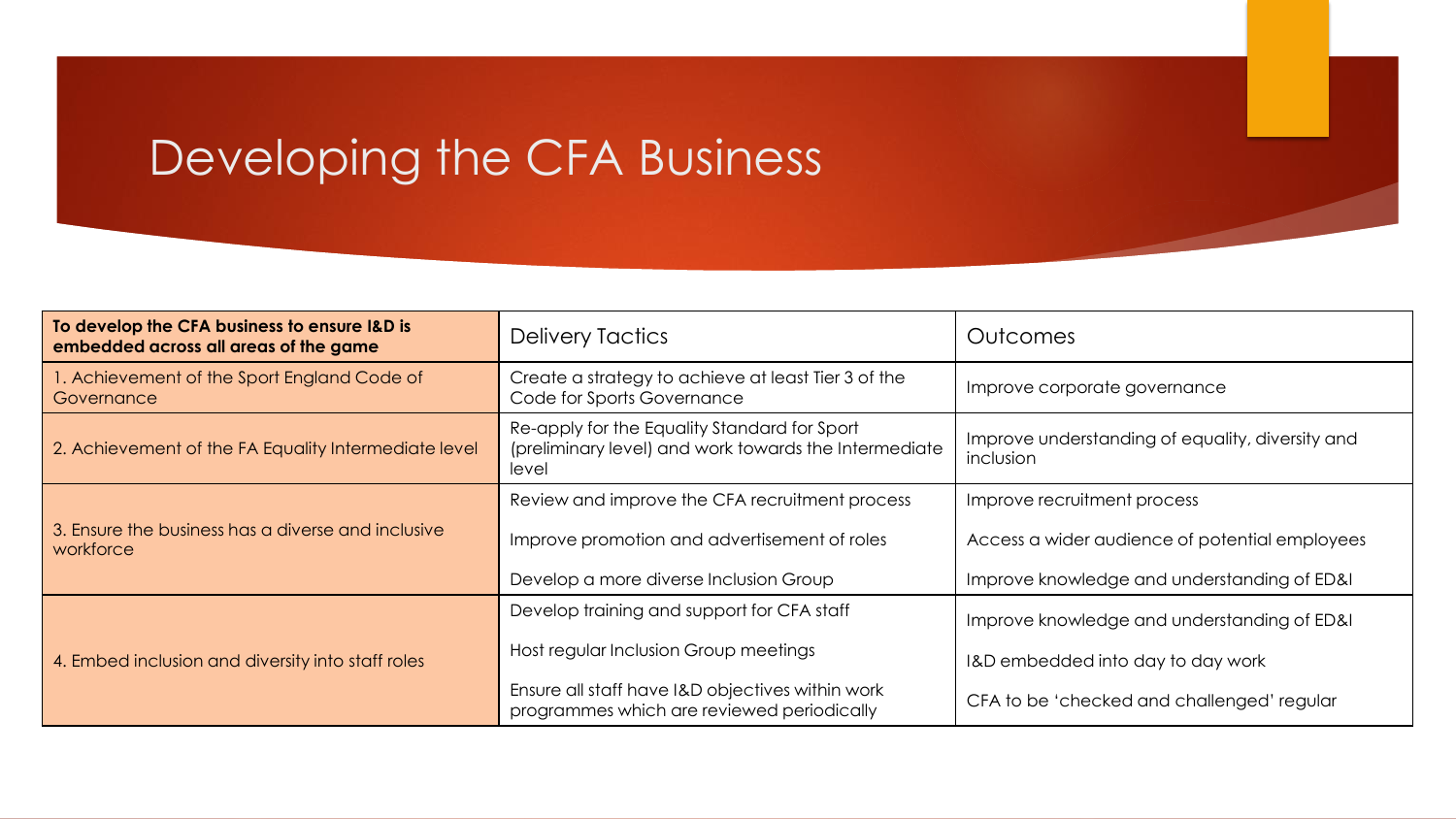#### Develop a Diverse Workforce

| To develop a diverse volunteer workforce which is<br>reflective of the local community          | <b>Delivery Tactics</b>                                                                                                                                                                           | Outcomes                                                                                                                                         |
|-------------------------------------------------------------------------------------------------|---------------------------------------------------------------------------------------------------------------------------------------------------------------------------------------------------|--------------------------------------------------------------------------------------------------------------------------------------------------|
| 1. Identify and address common barriers for under-<br>represented groups                        | Conduct consultation with female, BAME and<br>disabled volunteers<br>Develop a Female Coaches Club<br>Deliver female only referee and coaching courses                                            | Programmes will be need-led<br>Increase number of referees and coaches from<br>under-represented groups<br>Influence and improve future delivery |
| 2. Create engagement strategy to engage new<br>volunteers from under-represented groups         | Develop stakeholder contact list<br>Develop crib sheet to help gather information from<br>new community groups<br>Develop CFA marketing and promotion materials                                   | Increase engagement from non-traditional groups<br>Increase knowledge<br>Improve communication                                                   |
| 3. Identify ambassadors and role models to help<br>engage and inspire others                    | Identify female disability ambassadors to support new<br>women's sessions<br><b>Identify Wildcats ambassadors</b><br>Identify local female and BAME role models within<br>coaching and refereeing | Increase female disability participation<br>Increase number of role models from under-<br>represented groups                                     |
| 4. Review current processes and ensure courses are<br>accessible for all areas of the community | Work with Inclusion Group to assess current processes<br>Identify new strategies through customer feedback                                                                                        | Improve diversity of volunteers<br>Improve communication methods                                                                                 |